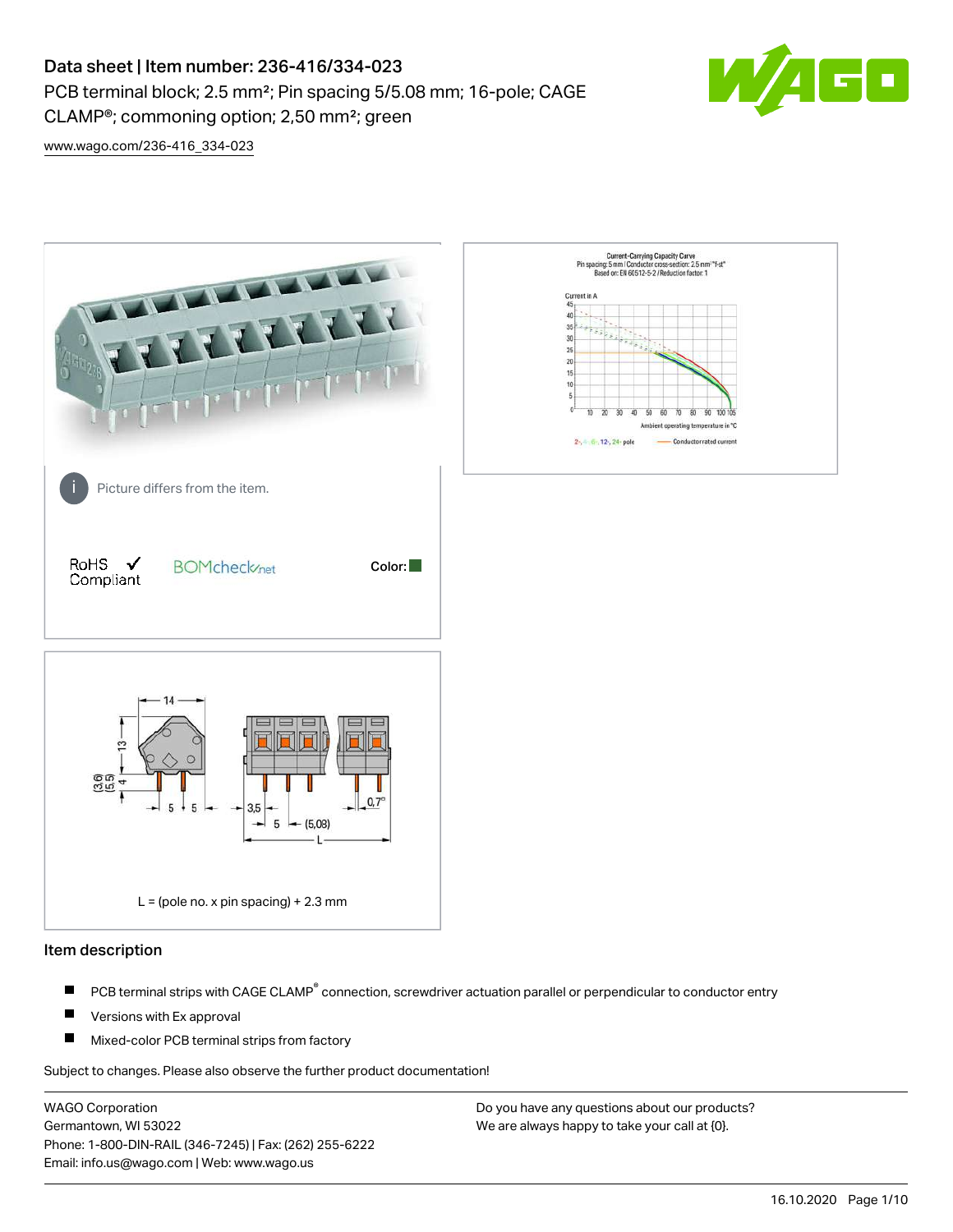

- $\blacksquare$ Operating tools for factory wiring
- $\blacksquare$ 45° conductor entry angle permits a wide range of applications and wiring options
- $\blacksquare$ Set to metric or inch pin spacing by compressing PCB terminal strips or pulling them apart

# Data

# Electrical data

### Ratings per IEC/EN 60664-1

| Ratings per                 | IEC/EN 60664-1                                                        |
|-----------------------------|-----------------------------------------------------------------------|
| Rated voltage (III / 3)     | 250 V                                                                 |
| Rated surge voltage (III/3) | 4 <sub>k</sub> V                                                      |
| Rated voltage (III/2)       | 320 V                                                                 |
| Rated surge voltage (III/2) | 4 <sub>k</sub> V                                                      |
| Nominal voltage (II/2)      | 630 V                                                                 |
| Rated surge voltage (II/2)  | 4 <sub>k</sub> V                                                      |
| Rated current               | 24 A                                                                  |
| Legend (ratings)            | $(III / 2)$ $\triangle$ Overvoltage category III / Pollution degree 2 |

### Ratings per UL 1059

| Approvals per                  | UL 1059 |
|--------------------------------|---------|
| Rated voltage UL (Use Group B) | 300 V   |
| Rated current UL (Use Group B) | 15 A    |
| Rated voltage UL (Use Group D) | 300 V   |
| Rated current UL (Use Group D) | 10 A    |

#### Ratings per CSA

| Approvals per                   | CSA   |
|---------------------------------|-------|
| Rated voltage CSA (Use Group B) | 300 V |
| Rated current CSA (Use Group B) | 15 A  |
| Rated voltage CSA (Use Group D) | 300 V |
| Rated current CSA (Use Group D) | 10 A  |

## Connection data

| Connection technology | CAGE CLAMP                              |
|-----------------------|-----------------------------------------|
| Actuation type        | Operating tool                          |
| Solid conductor       | $0.08$ 2.5 mm <sup>2</sup> / 28  12 AWG |

Subject to changes. Please also observe the further product documentation!

| <b>WAGO Corporation</b>                                | Do you have any questions about our products? |
|--------------------------------------------------------|-----------------------------------------------|
| Germantown, WI 53022                                   | We are always happy to take your call at {0}. |
| Phone: 1-800-DIN-RAIL (346-7245)   Fax: (262) 255-6222 |                                               |
| Email: info.us@wago.com   Web: www.wago.us             |                                               |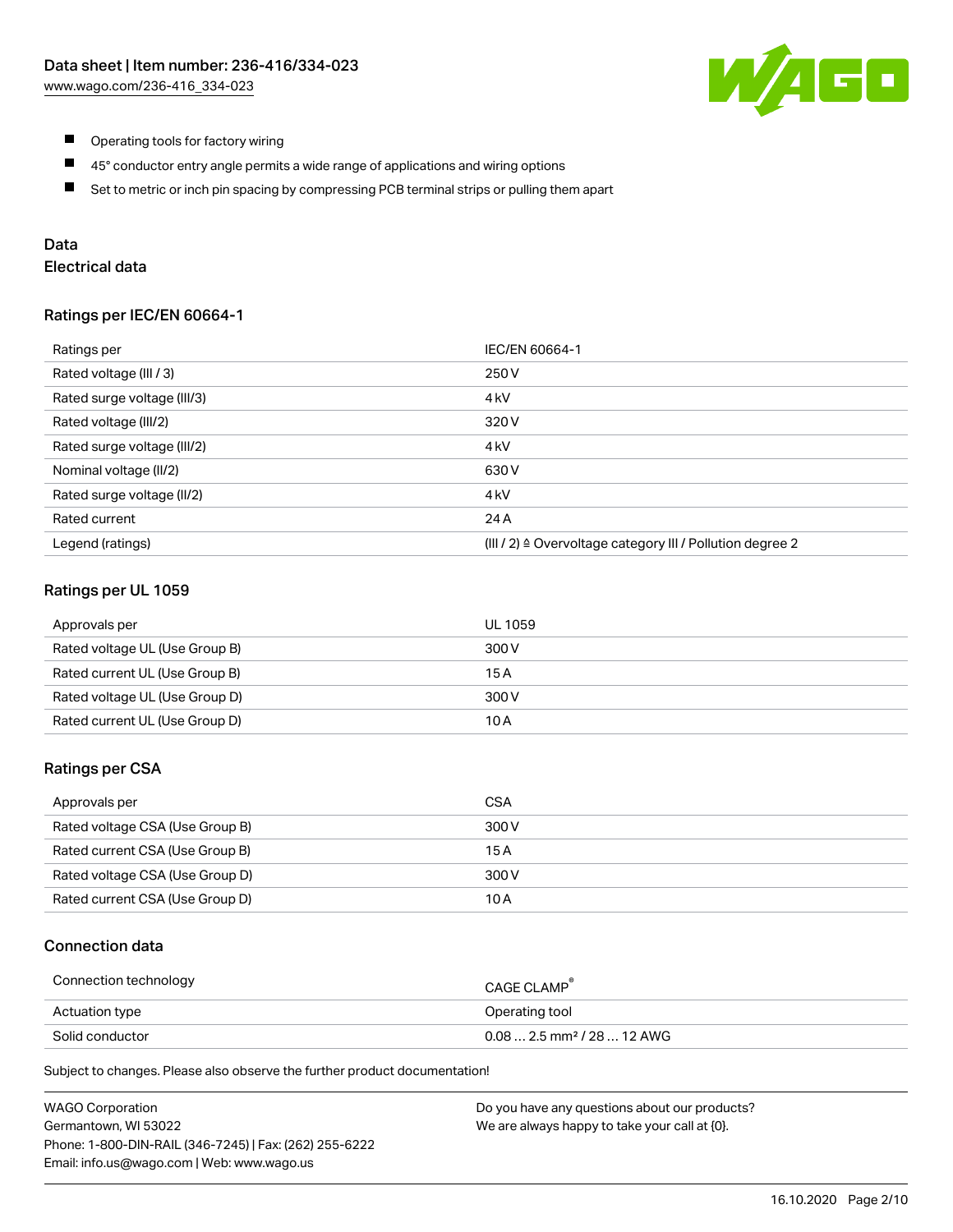[www.wago.com/236-416\\_334-023](http://www.wago.com/236-416_334-023)



| Fine-stranded conductor                           | $0.08$ 2.5 mm <sup>2</sup> / 28  12 AWG |
|---------------------------------------------------|-----------------------------------------|
| Fine-stranded conductor; with insulated ferrule   | $0.251.5$ mm <sup>2</sup>               |
| Fine-stranded conductor; with uninsulated ferrule | $0.251.5$ mm <sup>2</sup>               |
| Strip length                                      | $56$ mm / 0.2  0.24 inch                |
| Conductor connection direction to PCB             | 45°                                     |
| Pole No.                                          | 16                                      |
| Total number of potentials                        | 16                                      |
| Number of connection types                        |                                         |
| Number of levels                                  |                                         |
| Note (conductor cross-section)                    | 12 AWG: THHN, THWN                      |

# Physical data

| Pin spacing                          | 5/5.08 mm / 0.197/0.2 inch |
|--------------------------------------|----------------------------|
| Width                                | 82.3 mm / 3.24 inch        |
| Height                               | 16.6 mm / 0.654 inch       |
| Height from the surface              | 13 mm / 0.512 inch         |
| Depth                                | 14 mm / 0.551 inch         |
| Solder pin length                    | $3.6 \,\mathrm{mm}$        |
| Solder pin dimensions                | $0.7 \times 0.7$ mm        |
| Drilled hole diameter with tolerance | $1.1$ <sup>(+0.1)</sup> mm |

# PCB contact

| PCB contact                         | THT                                      |
|-------------------------------------|------------------------------------------|
| Solder pin arrangement              | over the entire terminal strip (in-line) |
| Number of solder pins per potential |                                          |

# Material Data

| Color                       | green                                 |
|-----------------------------|---------------------------------------|
| Material group              |                                       |
| Insulation material         | Polyamide (PA66)                      |
| Flammability class per UL94 | V <sub>0</sub>                        |
| Clamping spring material    | Chrome nickel spring steel (CrNi)     |
| Contact material            | Electrolytic copper $(E_{\text{CL}})$ |
| Contact plating             | tin-plated                            |
| Fire load                   | $0.196$ MJ                            |
| Weight                      | 13.9 <sub>g</sub>                     |

Subject to changes. Please also observe the further product documentation!

| WAGO Corporation                                       | Do you have any questions about our products? |
|--------------------------------------------------------|-----------------------------------------------|
| Germantown, WI 53022                                   | We are always happy to take your call at {0}. |
| Phone: 1-800-DIN-RAIL (346-7245)   Fax: (262) 255-6222 |                                               |
| Email: info.us@wago.com   Web: www.wago.us             |                                               |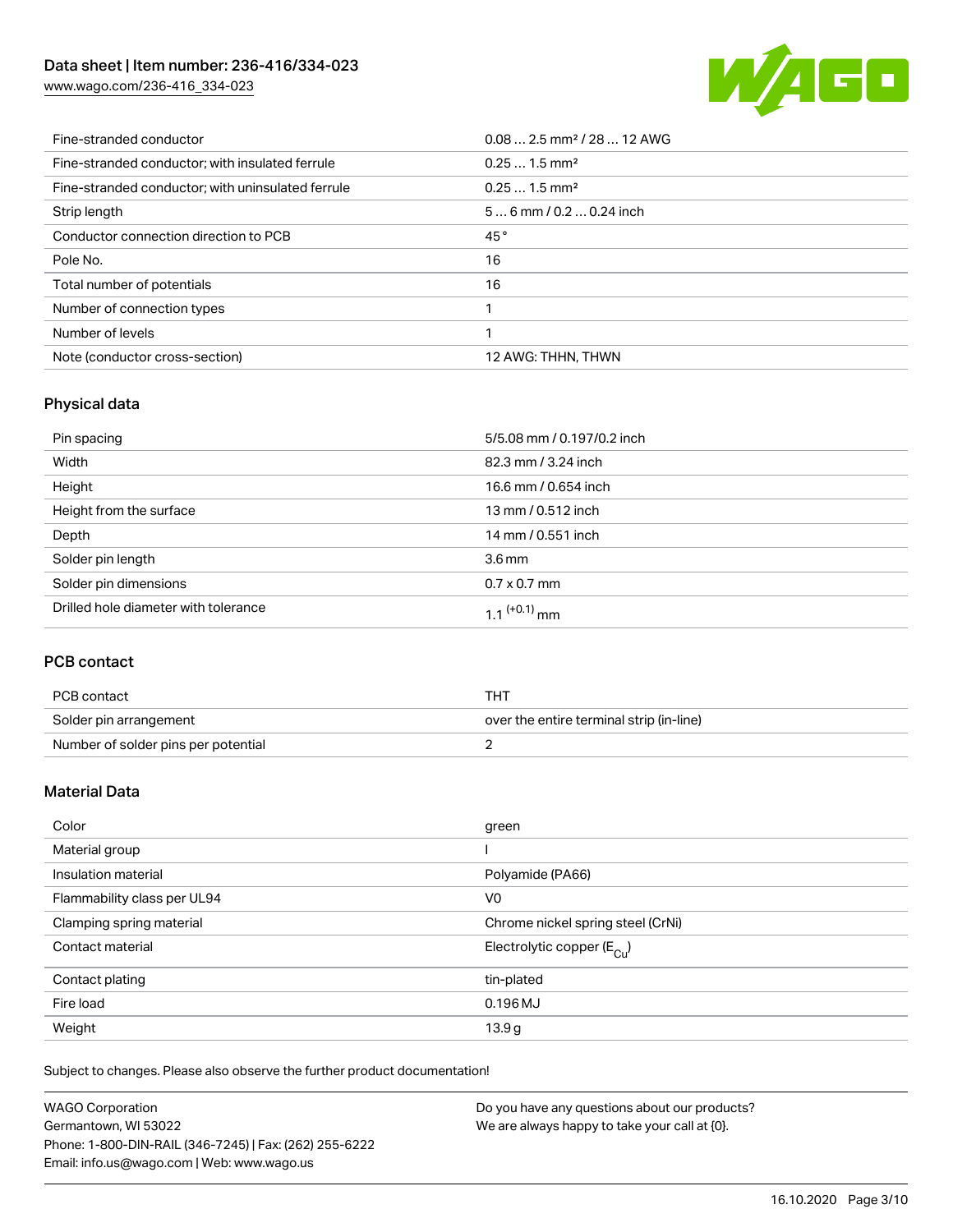

#### Environmental Requirements

| Limit temperature range                                                                                             | 105 °C |
|---------------------------------------------------------------------------------------------------------------------|--------|
| <u>a matematika kwa matematika kwa matematika kwa matematika kwa matematika kwa matematika kwa matematika kwa m</u> | -60    |
|                                                                                                                     |        |

#### Commercial data

| Product Group         | 4 (Printed Circuit) |
|-----------------------|---------------------|
| Packaging type        | <b>BOX</b>          |
| Country of origin     | CН                  |
| <b>GTIN</b>           | 4050821599296       |
| Customs tariff number | 85369010000         |

# **Counterpart**

#### Compatible products

#### check

|                     | Item no.: 231-127                                                                                               | www.wago.com/231-127             |  |
|---------------------|-----------------------------------------------------------------------------------------------------------------|----------------------------------|--|
|                     | Testing plug module with contact stud; for 236 Series; Pin spacing 5 mm / 0.197 in; 2,50 mm <sup>2</sup> ; gray |                                  |  |
|                     | Item no.: 231-128                                                                                               | www.wago.com/231-128             |  |
|                     | Testing plug module with contact stud; Pin spacing 5.08 mm / 0.2 in; 2,50 mm <sup>2</sup> ; orange              |                                  |  |
| Marking accessories |                                                                                                                 |                                  |  |
|                     | Item no.: 210-332/500-202                                                                                       |                                  |  |
|                     | Marking strips; as a DIN A4 sheet; MARKED; 1-16 (160x); Height of marker strip: 3 mm; Strip length 182          | www.wago.com/210-332<br>/500-202 |  |
|                     | mm; Horizontal marking; Self-adhesive; white                                                                    |                                  |  |
|                     | Item no.: 210-332/500-204                                                                                       |                                  |  |
|                     | Marking strips; as a DIN A4 sheet; MARKED; 17-32 (160x); Height of marker strip: 3 mm; Strip length             | www.wago.com/210-332<br>/500-204 |  |
|                     | 182 mm; Horizontal marking; Self-adhesive; white                                                                |                                  |  |
|                     | Item no.: 210-332/500-205                                                                                       |                                  |  |
|                     | Marking strips; as a DIN A4 sheet; MARKED; 1-32 (80x); Height of marker strip: 3 mm; Strip length 182           | www.wago.com/210-332             |  |
|                     | mm; Horizontal marking; Self-adhesive; white                                                                    | /500-205                         |  |
|                     | Item no.: 210-332/500-206                                                                                       |                                  |  |
|                     | Marking strips; as a DIN A4 sheet; MARKED; 33-48 (160x); Height of marker strip: 3 mm; Strip length             | www.wago.com/210-332             |  |
|                     | 182 mm; Horizontal marking; Self-adhesive; white                                                                | /500-206                         |  |
|                     | Item no.: 210-332/508-202                                                                                       |                                  |  |
|                     | Marking strips; as a DIN A4 sheet; MARKED; 1-16 (160x); Height of marker strip: 3 mm; Strip length 182          | www.wago.com/210-332             |  |
|                     | mm; Horizontal marking; Self-adhesive; white                                                                    | /508-202                         |  |

WAGO Corporation Germantown, WI 53022 Phone: 1-800-DIN-RAIL (346-7245) | Fax: (262) 255-6222 Email: info.us@wago.com | Web: www.wago.us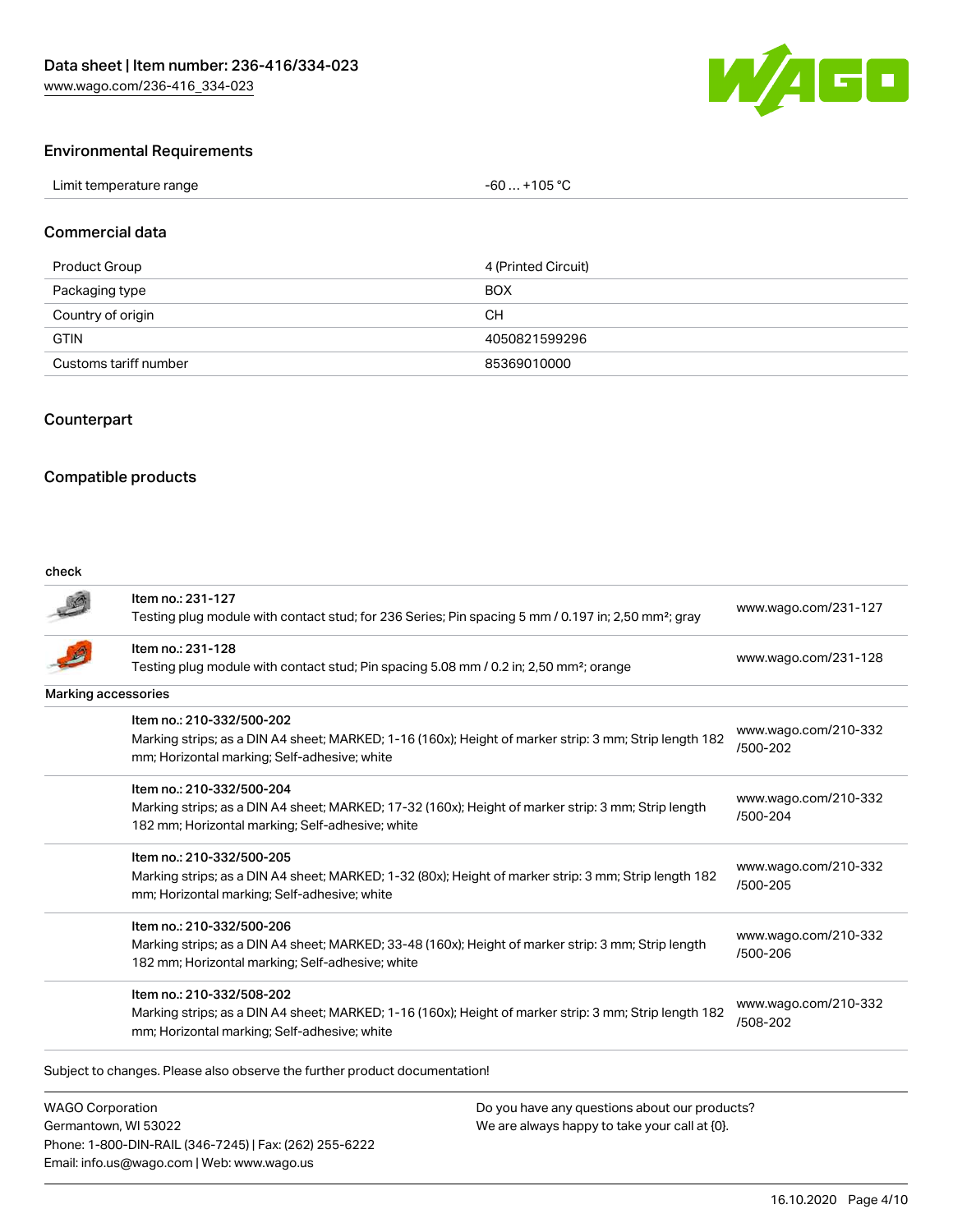

|         | Item no.: 210-332/508-204<br>Marking strips; as a DIN A4 sheet; MARKED; 17-32 (160x); Height of marker strip: 3 mm; Strip length<br>182 mm; Horizontal marking; Self-adhesive; white | www.wago.com/210-332<br>/508-204 |
|---------|--------------------------------------------------------------------------------------------------------------------------------------------------------------------------------------|----------------------------------|
|         | Item no.: 210-332/508-205<br>Marking strips; as a DIN A4 sheet; MARKED; 1-32 (80x); Height of marker strip: 3 mm; Strip length 182<br>mm; Horizontal marking; Self-adhesive; white   | www.wago.com/210-332<br>/508-205 |
|         | Item no.: 210-332/508-206<br>Marking strips; as a DIN A4 sheet; MARKED; 33-48 (160x); Height of marker strip: 3 mm; Strip length<br>182 mm; Horizontal marking; Self-adhesive; white | www.wago.com/210-332<br>/508-206 |
| ferrule |                                                                                                                                                                                      |                                  |
|         | Item no.: 216-101<br>Ferrule; Sleeve for 0.5 mm <sup>2</sup> / AWG 22; uninsulated; electro-tin plated; silver-colored                                                               | www.wago.com/216-101             |
|         | Item no.: 216-102<br>Ferrule; Sleeve for 0.75 mm <sup>2</sup> / AWG 20; uninsulated; electro-tin plated; silver-colored                                                              | www.wago.com/216-102             |
|         | Item no.: 216-103<br>Ferrule; Sleeve for 1 mm <sup>2</sup> / AWG 18; uninsulated; electro-tin plated                                                                                 | www.wago.com/216-103             |
|         | Item no.: 216-104<br>Ferrule; Sleeve for 1.5 mm <sup>2</sup> / AWG 16; uninsulated; electro-tin plated; silver-colored                                                               | www.wago.com/216-104             |
|         | Item no.: 216-121<br>Ferrule; Sleeve for 0.5 mm <sup>2</sup> / AWG 22; uninsulated; electro-tin plated; silver-colored                                                               | www.wago.com/216-121             |
|         | Item no.: 216-122<br>Ferrule; Sleeve for 0.75 mm <sup>2</sup> / AWG 20; uninsulated; electro-tin plated; silver-colored                                                              | www.wago.com/216-122             |
|         | Item no.: 216-123<br>Ferrule; Sleeve for 1 mm <sup>2</sup> / AWG 18; uninsulated; electro-tin plated; silver-colored                                                                 | www.wago.com/216-123             |
|         | Item no.: 216-124<br>Ferrule; Sleeve for 1.5 mm <sup>2</sup> / AWG 16; uninsulated; electro-tin plated                                                                               | www.wago.com/216-124             |
|         | Item no.: 216-131<br>Ferrule; Sleeve for 0.25 mm <sup>2</sup> / AWG 24; uninsulated; electro-tin plated; silver-colored                                                              | www.wago.com/216-131             |
|         | Item no.: 216-132<br>Ferrule; Sleeve for 0.34 mm <sup>2</sup> / AWG 24; uninsulated; electro-tin plated                                                                              | www.wago.com/216-132             |
|         | Item no.: 216-141<br>Ferrule; Sleeve for 0.5 mm <sup>2</sup> / 20 AWG; uninsulated; electro-tin plated; electrolytic copper; gastight<br>crimped; acc. to DIN 46228, Part 1/08.92    | www.wago.com/216-141             |
|         | Item no.: 216-142<br>Ferrule; Sleeve for 0.75 mm <sup>2</sup> / 18 AWG; uninsulated; electro-tin plated; electrolytic copper; gastight<br>crimped; acc. to DIN 46228, Part 1/08.92   | www.wago.com/216-142             |
|         | Item no.: 216-143<br>Ferrule; Sleeve for 1 mm <sup>2</sup> / AWG 18; uninsulated; electro-tin plated; electrolytic copper; gastight<br>crimped; acc. to DIN 46228, Part 1/08.92      | www.wago.com/216-143             |
|         | Item no.: 216-144                                                                                                                                                                    |                                  |

Subject to changes. Please also observe the further product documentation!

WAGO Corporation Germantown, WI 53022 Phone: 1-800-DIN-RAIL (346-7245) | Fax: (262) 255-6222 Email: info.us@wago.com | Web: www.wago.us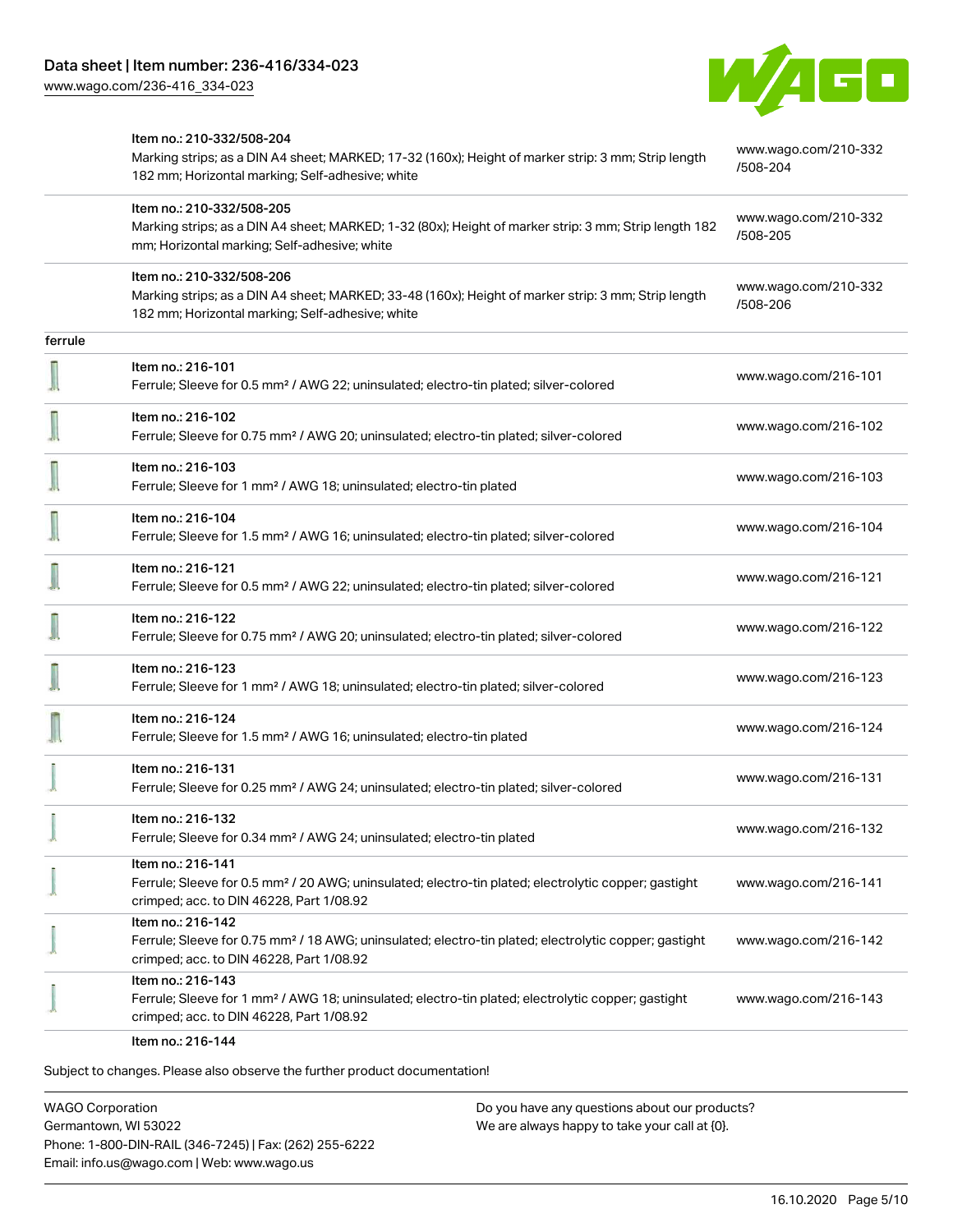[www.wago.com/236-416\\_334-023](http://www.wago.com/236-416_334-023)



|   | Ferrule; Sleeve for 1.5 mm <sup>2</sup> / AWG 16; uninsulated; electro-tin plated; electrolytic copper; gastight<br>crimped; acc. to DIN 46228, Part 1/08.92; silver-colored                            | www.wago.com/216-144 |
|---|---------------------------------------------------------------------------------------------------------------------------------------------------------------------------------------------------------|----------------------|
|   | Item no.: 216-151<br>Ferrule; Sleeve for 0.25 mm <sup>2</sup> / AWG 24; uninsulated; electro-tin plated                                                                                                 | www.wago.com/216-151 |
|   | Item no.: 216-152<br>Ferrule; Sleeve for 0.34 mm <sup>2</sup> / AWG 24; uninsulated; electro-tin plated                                                                                                 | www.wago.com/216-152 |
|   | Item no.: 216-201<br>Ferrule; Sleeve for 0.5 mm <sup>2</sup> / 20 AWG; insulated; electro-tin plated; white                                                                                             | www.wago.com/216-201 |
|   | Item no.: 216-202<br>Ferrule; Sleeve for 0.75 mm <sup>2</sup> / 18 AWG; insulated; electro-tin plated; gray                                                                                             | www.wago.com/216-202 |
| П | Item no.: 216-203<br>Ferrule; Sleeve for 1 mm <sup>2</sup> / AWG 18; insulated; electro-tin plated; red                                                                                                 | www.wago.com/216-203 |
|   | Item no.: 216-204<br>Ferrule; Sleeve for 1.5 mm <sup>2</sup> / AWG 16; insulated; electro-tin plated; black                                                                                             | www.wago.com/216-204 |
|   | Item no.: 216-221<br>Ferrule; Sleeve for 0.5 mm <sup>2</sup> / 20 AWG; insulated; electro-tin plated; white                                                                                             | www.wago.com/216-221 |
|   | Item no.: 216-222<br>Ferrule; Sleeve for 0.75 mm <sup>2</sup> / 18 AWG; insulated; electro-tin plated; gray                                                                                             | www.wago.com/216-222 |
|   | Item no.: 216-223<br>Ferrule; Sleeve for 1 mm <sup>2</sup> / AWG 18; insulated; electro-tin plated; red                                                                                                 | www.wago.com/216-223 |
|   | Item no.: 216-224<br>Ferrule; Sleeve for 1.5 mm <sup>2</sup> / AWG 16; insulated; electro-tin plated; black                                                                                             | www.wago.com/216-224 |
|   | Item no.: 216-241<br>Ferrule; Sleeve for 0.5 mm <sup>2</sup> / 20 AWG; insulated; electro-tin plated; electrolytic copper; gastight<br>crimped; acc. to DIN 46228, Part 4/09.90; white                  | www.wago.com/216-241 |
|   | Item no.: 216-242<br>Ferrule; Sleeve for 0.75 mm <sup>2</sup> / 18 AWG; insulated; electro-tin plated; electrolytic copper; gastight<br>crimped; acc. to DIN 46228, Part 4/09.90; gray                  | www.wago.com/216-242 |
|   | Item no.: 216-243<br>Ferrule; Sleeve for 1 mm <sup>2</sup> / AWG 18; insulated; electro-tin plated; electrolytic copper; gastight crimped; www.wago.com/216-243<br>acc. to DIN 46228, Part 4/09.90; red |                      |
|   | Item no.: 216-244<br>Ferrule; Sleeve for 1.5 mm <sup>2</sup> / AWG 16; insulated; electro-tin plated; electrolytic copper; gastight<br>crimped; acc. to DIN 46228, Part 4/09.90; black                  | www.wago.com/216-244 |
|   | Item no.: 216-262<br>Ferrule; Sleeve for 0.75 mm <sup>2</sup> / 18 AWG; insulated; electro-tin plated; electrolytic copper; gastight<br>crimped; acc. to DIN 46228, Part 4/09.90; gray                  | www.wago.com/216-262 |
|   | Item no.: 216-263<br>Ferrule; Sleeve for 1 mm <sup>2</sup> / AWG 18; insulated; electro-tin plated; electrolytic copper; gastight crimped; www.wago.com/216-263<br>acc. to DIN 46228, Part 4/09.90; red |                      |
|   | Item no.: 216-264                                                                                                                                                                                       |                      |

Subject to changes. Please also observe the further product documentation!

WAGO Corporation Germantown, WI 53022 Phone: 1-800-DIN-RAIL (346-7245) | Fax: (262) 255-6222 Email: info.us@wago.com | Web: www.wago.us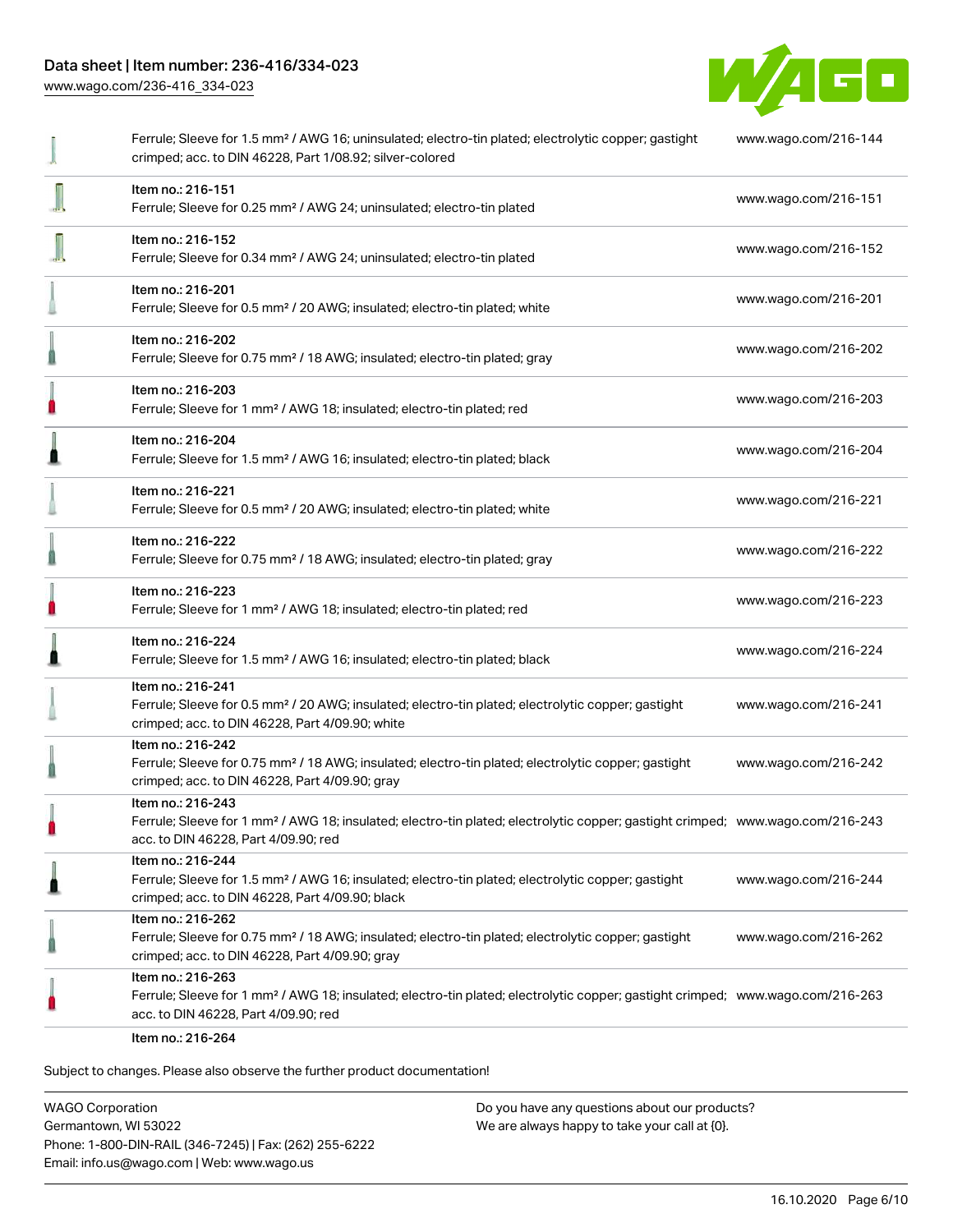[www.wago.com/236-416\\_334-023](http://www.wago.com/236-416_334-023)



| Item no.: 216-284<br>Ferrule; Sleeve for 1.5 mm <sup>2</sup> / AWG 16; insulated; electro-tin plated; electrolytic copper; gastight |                      |
|-------------------------------------------------------------------------------------------------------------------------------------|----------------------|
| crimped; acc. to DIN 46228, Part 4/09.90; black                                                                                     | www.wago.com/216-284 |
| Item no.: 216-301<br>Ferrule; Sleeve for 0.25 mm <sup>2</sup> / AWG 24; insulated; electro-tin plated; yellow                       | www.wago.com/216-301 |
| Item no.: 216-302<br>Ferrule; Sleeve for 0.34 mm <sup>2</sup> / 22 AWG; insulated; electro-tin plated; green                        | www.wago.com/216-302 |
| Item no.: 216-321<br>Ferrule; Sleeve for 0.25 mm <sup>2</sup> / AWG 24; insulated; electro-tin plated; yellow                       | www.wago.com/216-321 |
| Item no.: 216-322<br>Ferrule; Sleeve for 0.34 mm <sup>2</sup> / 22 AWG; insulated; electro-tin plated; green                        | www.wago.com/216-322 |
|                                                                                                                                     |                      |
| Item no.: 210-657<br>Operating tool; Blade: 3.5 x 0.5 mm; with a partially insulated shaft; short; multicoloured                    | www.wago.com/210-657 |
| Item no.: 210-658<br>Operating tool; Blade: 3.5 x 0.5 mm; with a partially insulated shaft; angled; short; multicoloured            | www.wago.com/210-658 |
| Item no.: 210-720<br>Operating tool; Blade: 3.5 x 0.5 mm; with a partially insulated shaft; multicoloured                           | www.wago.com/210-720 |
| Item no.: 236-332<br>Operating tool; natural                                                                                        | www.wago.com/236-332 |
| Item no.: 236-335<br>Operating tool; gray                                                                                           | www.wago.com/236-335 |
|                                                                                                                                     |                      |

| Technical explanations | Apr 3, 2019 | pdf           | Download |
|------------------------|-------------|---------------|----------|
|                        |             | 3.6 MB<br>___ |          |

# CAD files PCB Design

# Symbol and Footprint 236-416/334-023 CAx data for your PCB design, consisting of "schematic symbols and PCB footprints", allow easy integration of the WAGO component into your development environment. URL [Download](https://www.wago.com/us/d/UltraLibrarian_URLS_236-416_334-023)

Subject to changes. Please also observe the further product documentation!

| WAGO Corporation                                       | Do you have any questions about our products? |
|--------------------------------------------------------|-----------------------------------------------|
| Germantown, WI 53022                                   | We are always happy to take your call at {0}. |
| Phone: 1-800-DIN-RAIL (346-7245)   Fax: (262) 255-6222 |                                               |
| Email: info.us@wago.com   Web: www.wago.us             |                                               |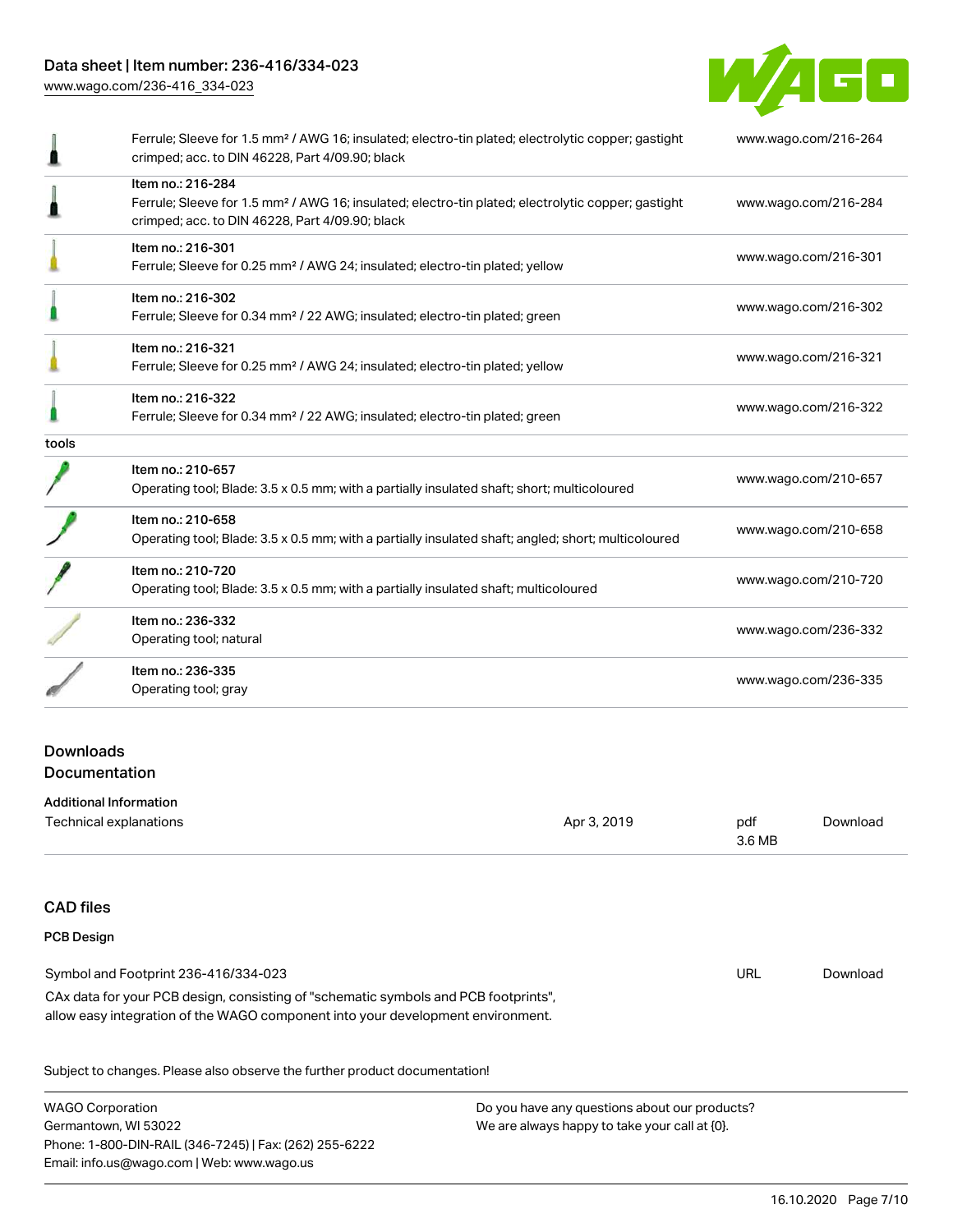#### Supported formats:

- $\blacksquare$ Accel EDA 14 & 15
- $\blacksquare$ Altium 6 to current version
- $\blacksquare$ Cadence Allegro
- $\blacksquare$ **DesignSpark**
- $\blacksquare$ Eagle Libraries
- $\blacksquare$ KiCad
- $\blacksquare$ Mentor Graphics BoardStation
- $\blacksquare$ Mentor Graphics Design Architect
- $\blacksquare$ Mentor Graphics Design Expedition 99 and 2000
- $\blacksquare$ OrCAD 9.X PCB and Capture
- $\blacksquare$ PADS PowerPCB 3, 3.5, 4.X, and 5.X
- $\blacksquare$ PADS PowerPCB and PowerLogic 3.0
- $\blacksquare$ PCAD 2000, 2001, 2002, 2004, and 2006
- $\blacksquare$ Pulsonix 8.5 or newer
- $\blacksquare$ STL
- 3D STEP П
- $\blacksquare$ TARGET 3001!
- $\blacksquare$ View Logic ViewDraw
- П Quadcept
- Zuken CadStar 3 and 4  $\blacksquare$
- Zuken CR-5000 and CR-8000 П

PCB Component Libraries (EDA), PCB CAD Library Ultra Librarian

Installation Notes

Conductor termination

Subject to changes. Please also observe the further product documentation!

WAGO Corporation Germantown, WI 53022 Phone: 1-800-DIN-RAIL (346-7245) | Fax: (262) 255-6222 Email: info.us@wago.com | Web: www.wago.us

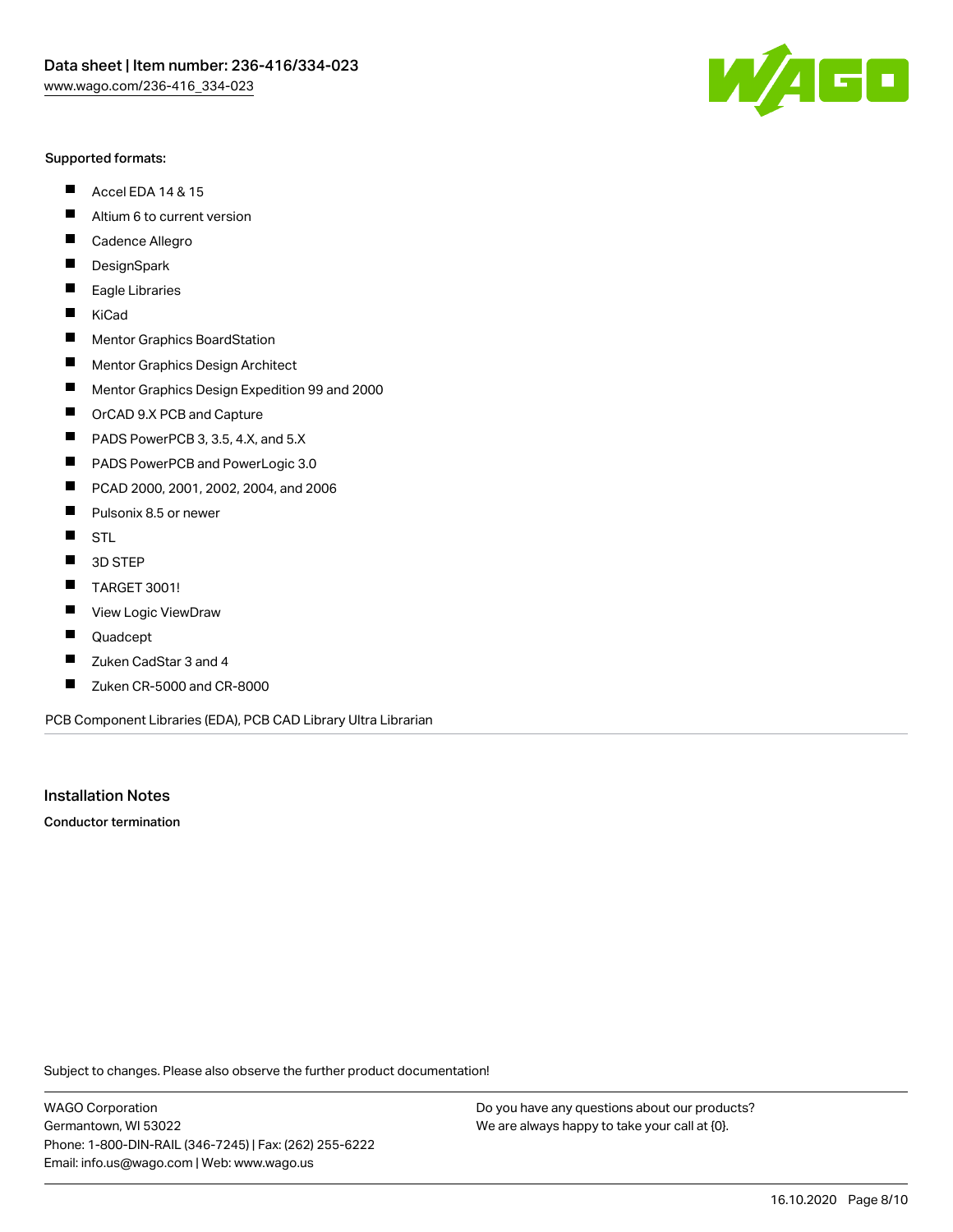# Data sheet | Item number: 236-416/334-023 [www.wago.com/236-416\\_334-023](http://www.wago.com/236-416_334-023)





Inserting a conductor via 3.5 mm screwdriver.



screwdriver.

Inserting a conductor via 3.5 mm Inserting a conductor via operating tool.

Screwdriver actuation parallel to conductor entry.

Screwdriver actuation perpendicular to conductor entry.



Compared to standard screwdrivers, these operating tools are far more convenient for wiring PCB terminal strips at factory.

Installation

Subject to changes. Please also observe the further product documentation!

WAGO Corporation Germantown, WI 53022 Phone: 1-800-DIN-RAIL (346-7245) | Fax: (262) 255-6222 Email: info.us@wago.com | Web: www.wago.us